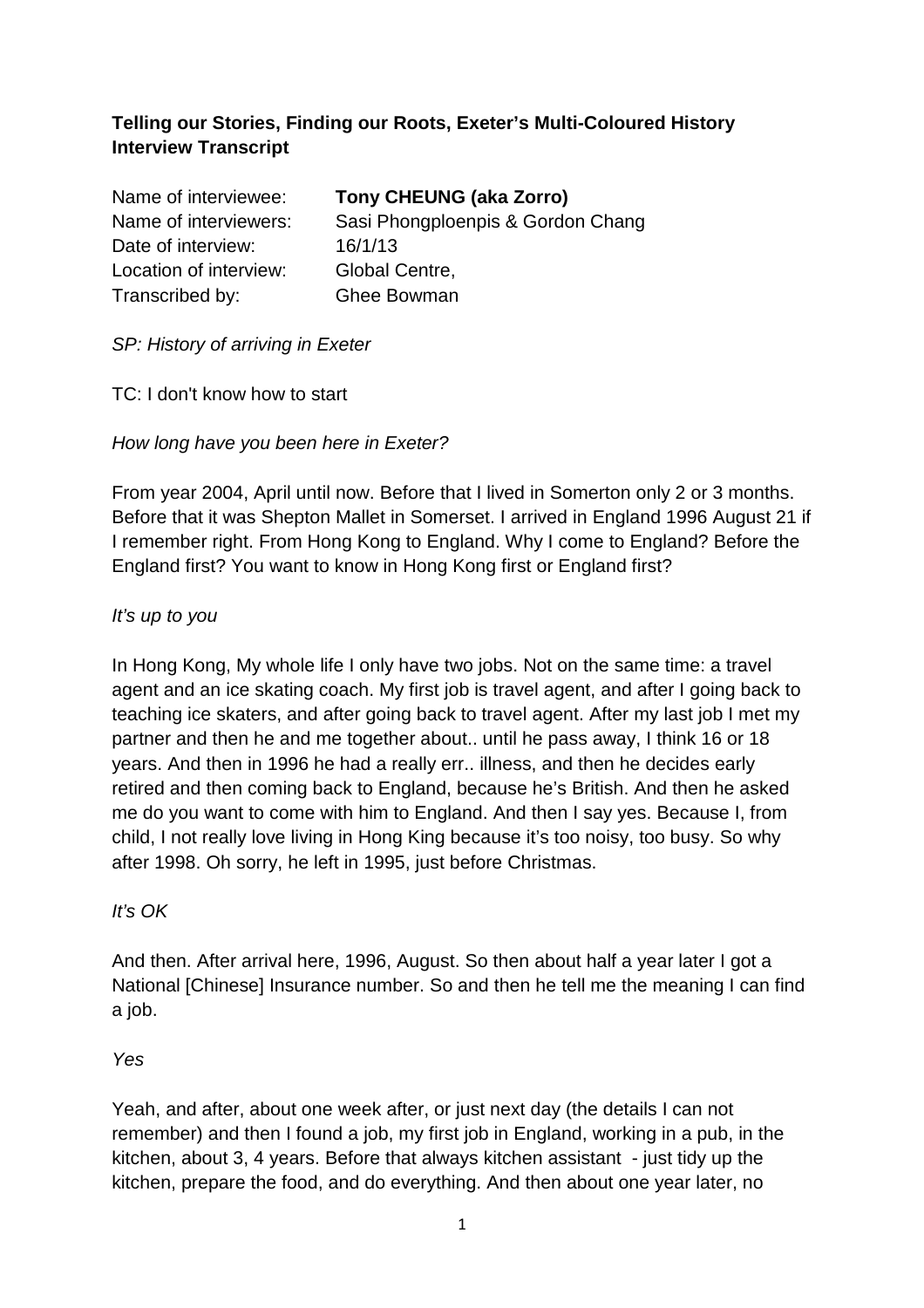about two years later, the pub the Head Chef asked me to do the assistant. I think in his country it's called chef..

### sous-chef

sous-chef, yeah. And then about 3 or years later I left. And then I working about three four months I working in the KFC. And after I working in the local bakery, and then just about two years. So until, because of my health go downhill, so I give up the job. I can't work in a long job any more.

And then maybe the ice skating  $-1$  have injuries, quite serious injuries, so that now affects my hip and my knee. Quite painful. Sometimes the walking and standing or sitting, not moving any position over half hour or one hour. Start a little bit pain. So that's why I need to give up the job.

# Yes

And then on the year 2004, my partner, oh sorry. Yeah year 2004, just after the New Year, and then from Shepton Mallet we moved to Somerton. And then one week after, my partner he passed away. It upset me so much, and then because after arrival in England, only myself and him, and then that moment upset me so much because in England everything he helped me do it. I don't need to think about trouble outside or anything. Sometimes I say can you help me, example say the government document or anything. Because talking and listening the English for me is not too problem. For writing and reading I have a really big problem. So many times he helped me looking and speak to me and what about the document or the blah-blahblah. But after he pass away and since I lost support. So and then I don't know what can I do. Everything, I don't know what first and then second one and so on.

# And then you decide to move out

I was quite upset, because only one week and he just pass. So and then because I had a support worker, and then he asked me do you want to leave Somerton and I say yes. Because of my support worker, the group in Exeter, so he says do you want to come to Exeter, I says I don't mind go to anywhere, I just don't want to live in Somerton any more.

So after, I think I'm never going back to Somerton.

Because for me is a really painful history. Over there. So, and then after I move to Exeter, I really lucky. One month after I got a council flat, I stay in a council flat and then my health quite damaged, I can't do normal work or anything and then at that moment, because the whole world collapse for me, in my life. And then my feelings, I thought over in a really deep black hole, never ending. I don't know how long or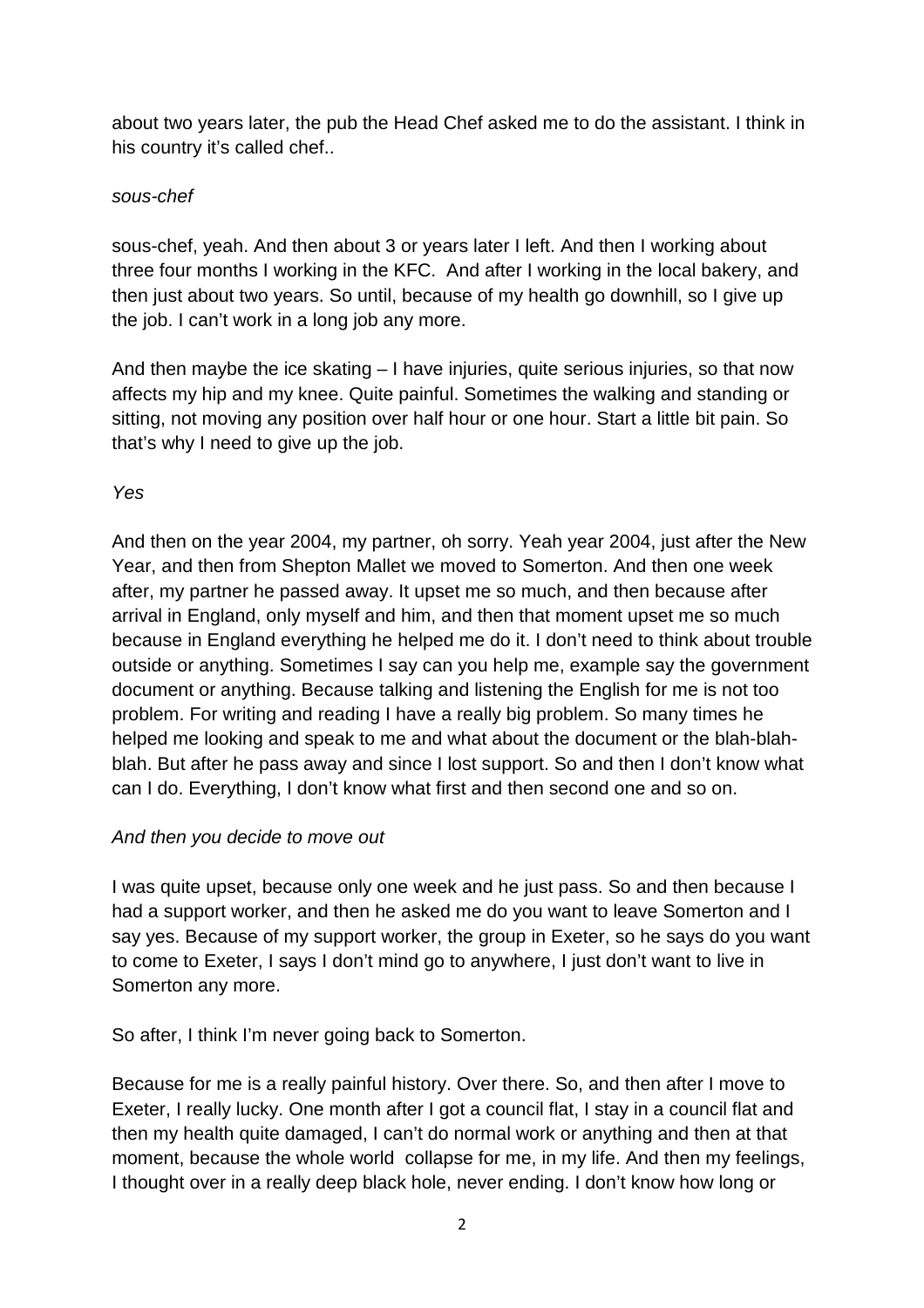anything. I can say until now inside my heart it feels really painful. Because the relationship from 16 or 18 years, really difficult for us.

But anyway on that same year, the year 2004, about… summertime, I can't remember what month, and then because of my home, I live a little bit outside, that way [pointing] but not too far, just outside a little bit the city centre, so any time I walk into the city centre I would pass, go up to South street, I always pass Oxfam. The charity shop. And then one day I saw the poster outside saying "we need help to keep this shop open". So and then, at that moment I have some network on the television show the Africa, the people, the poor people, and they show you how poor over there - no water, no food blah-blah-blah and then I just looking and because at that moment I really really down, my life is really down, down, how can I say the English word, so really low. But after watching the television and then I saw the whole world and my feelings say "OK, I'm lucky. My partner passed away, and only myself in this country, and I don't know everything. But I look at the world and then I find so many people. And compared to that people I more lucky than him". So then after I saw the Oxfam had a poster I think OK I can't have a long job, why I not use my little bit still can do, so I applied in Oxfam, working in a volunteer…

So from Oxfam, from year 2004 summertime I think it's about July or August, until now I'm still working over there. So for my life is the longest job. Because in Hong Kong I work in the two job, but always quite short time about three, four years and then I will change and then I will change back. But in this one, my longest…

# Eight to nine years

Yeah. So and then, after that I met, in the church I met a Chinese couple, he's a Chinese doctor. And then he tells me about a Chinese group in Exeter. He asked why you not coming to the Chinese group in Exeter. Before he say the Chinese group is called "is elderly group". So I figure that I'm not that old so I don't need the elderly group. But after he says you can any age you can come in. Then I started the Exeter Chinese Community, starting to join

# In the same year

Ahh, no I think it was one year later. In the beginning, in the Chinese group, because I don't know everyone. I just, for me, I don't know what can I say, alone sitting in one corner and then I don't know anyone. But anyway, until to now, so many years after, I have so many friends now. And then the Chinese community, the director running, one day she talking to me and she says "we have the project called Sahara. So do you want to come to help. Probably this for you is a… this job I think is good, you can help". So I forgot what year, I think three four 4 years now. And then I am starting help send volunteers working in the Sahara Project and then in the Chinese group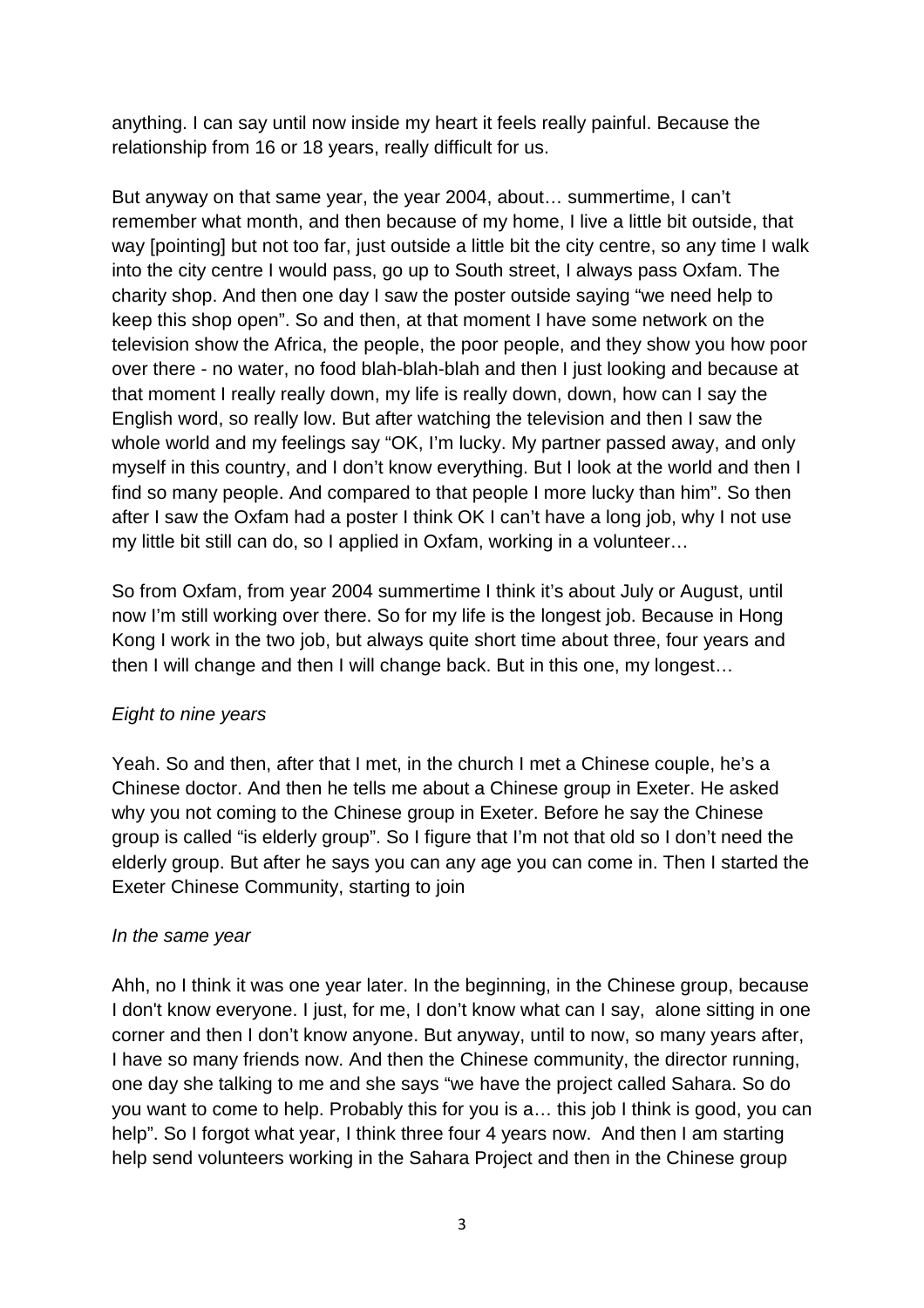and then sometimes I help the people with the translation English to Chinese and Chinese to English.

# What is the Sahara project again?

Sahara Project is a government sponsored group, sorry government funding.

# From England or China?

Yeah. From Exeter City Council. The funding from over there. And Sahara project means bring the people together.

# To do what

Together. And then because Sahara project for the Southeast Asian, African people, and then so many Asian people are Muslim ladies, Muslim people in Exeter. All these, how can I say, it's a private communities not going out, not contact with different culture. I think Chinese people is not easy to mix culture together with other people. So this Sahara project can help bring the Chinese group and the Muslim group, the two groups are split, so one here one there. But now bring the two group together. Two community group.

And then after, maybe another group join, another group join. Not mean I am Chinese, I am not welcome, you are a resident or Muslim or Japanese people. No. Until people understand the world is here, we are needed, together.

# To make people realise the diversity

Yeah, And then so many of the Asian people, the older generation… because in this country I understand they're working really really hard. And then so many people before not have any chance learning English or new technology, mobile phone, computer or anything. So in the Chinese group of the Sahara project, the government funding, now I am running a group called Exercise group.

Yes

The name is Hurricane [laughter].

# **Hurricane**

Typhoon. This exercise group is every Wednesday. All welcome, every Chinese or another country welcome to come and do exercise. Because so many people who is after retired only sitting at home watching television, newspaper or just doing the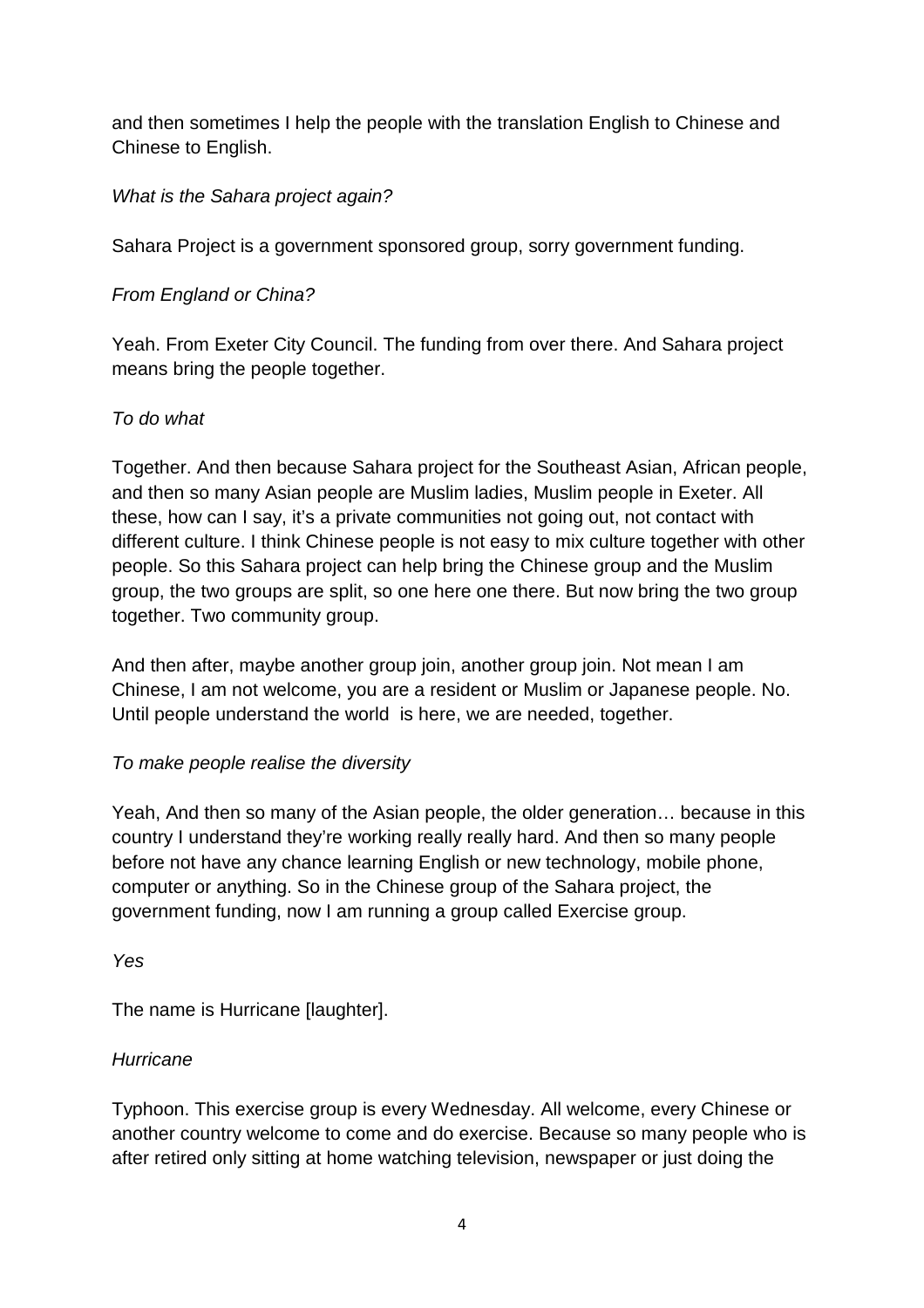shopping, walking around. Exercise help the people keep fit. Not only the elderly people, some younger people can join too.

# St Sidwell community?

Exercise no, but Chinese group and the Muslim group in St Sidwell. Yeah, Chinese group every Tuesday, Muslim group is Thursday. And then now have a Mandarin group on Sunday, but every month, one time every month.

# To learn mandarin?

No, just the Mandarin people together, and the friends, those that live in Exeter but not contact too much because too busy. And then

All of these are under Sahara project?

Yeah. I think now the group is called Hikmat Devon. The name has changed.

# Hikmat?

Yeah. The top one is called Hikmat Devon, and then after Hikmat CIC. And then under called Day Centre. Day centre is the Chinese group at St Sidwell, every Tuesday, and then every two weeks, the Thursday, is the Muslim group. And Sunday, one time every month

# Mandarin group

Yeah, Mandarin group. And they have another part called Carers

What does it mean?

You take care of me. Carers.

Carers?

Carers, yeah

Sorry

Not you, C-A-R-E-R-S.

We mean the same thing

Carers means if you're in the family, you have..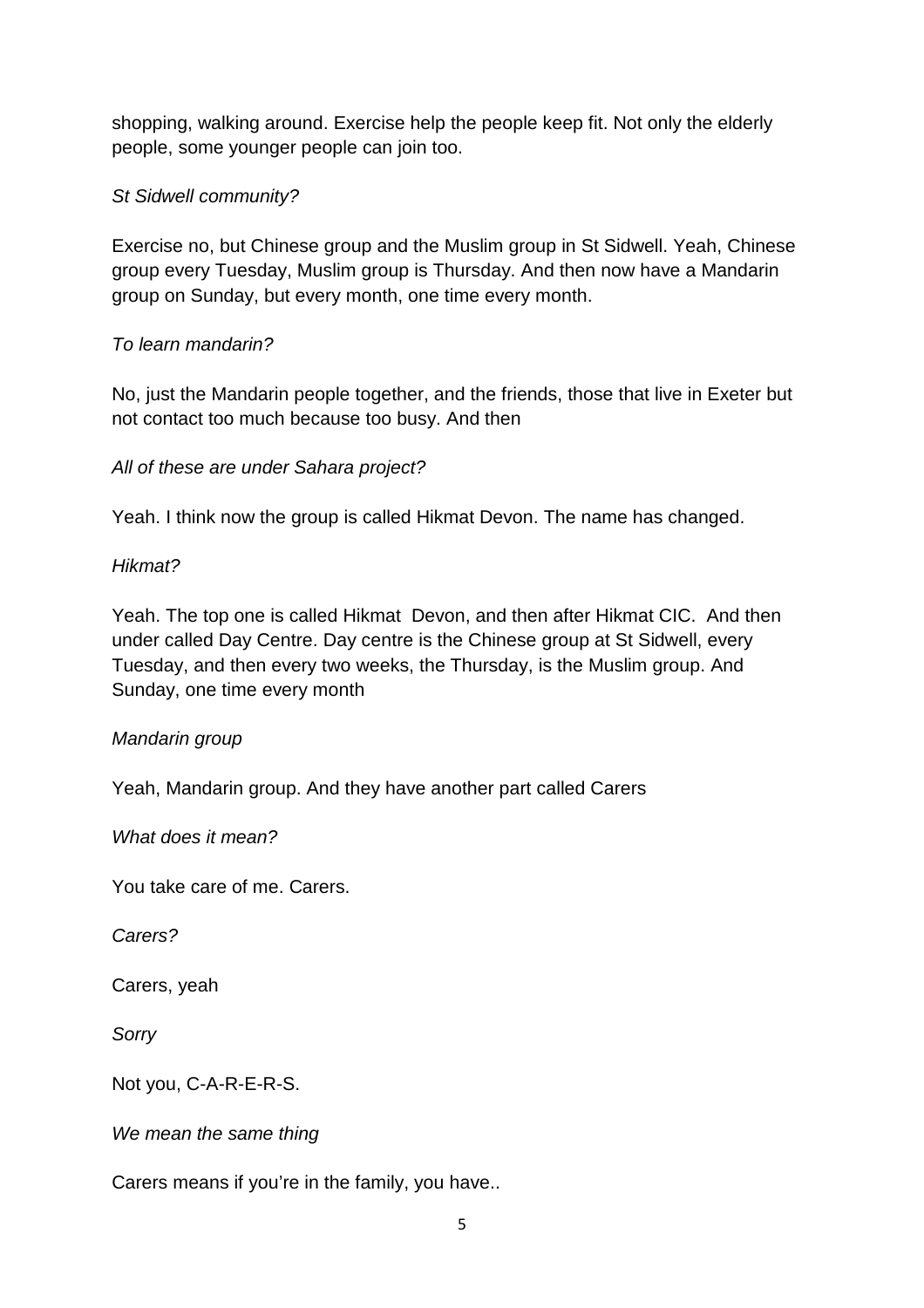# Children

Children or elderly or disabled you need to look after. This is the new project, quite new. About one year now. They have foot care, because some people cannot cut their nails. [drilling noise] Not only the fingernails,

### Toenails

Yeah, because some people, not easy to bend over and cut their nails. So that is part of Sahara. Hikmat here, and then under, under [inaudible]

So all of these are under Sahara

Hikmat Devon. It confused me.

OK. So all of these run by you?

Not by me. We have so many, some staff. One session from Sahara. I'm sorry. [inaudible]

### In each activity there is at least one staff to take care of

Two. Normally two. Because in case, if I'm not well or I'm on holiday I have another one to take over. So. Yeah. In here, we have a friendship group, badminton group, basket group, walking group.

#### You mean inside the exercise group you have

No. Here, day centre. Other footcare, carers, exercise group, badminton group, basket group, lady group, no women group, sorry. And then bus group

# It's a big project

Yeah, it's a big project. So before some people got the bus pass, only use it for the house, and then go to the centre. The bus group we go to the bus station, have a timetable, for example from Exeter you can use the bus pass go to for example Southampton. Of course you probably can't go direct to Southampton. You probably need to change the bus in some city and go to Southampton. And then you use this technique for teaching the people. And then not only the use the bus pass to go the centre, you can use it from here to somewhere.

Exercise: so many of the Chinese people working really hard. After they retire, not do too much. Some people come and do exercise and after feeling that the hair and the body was better before.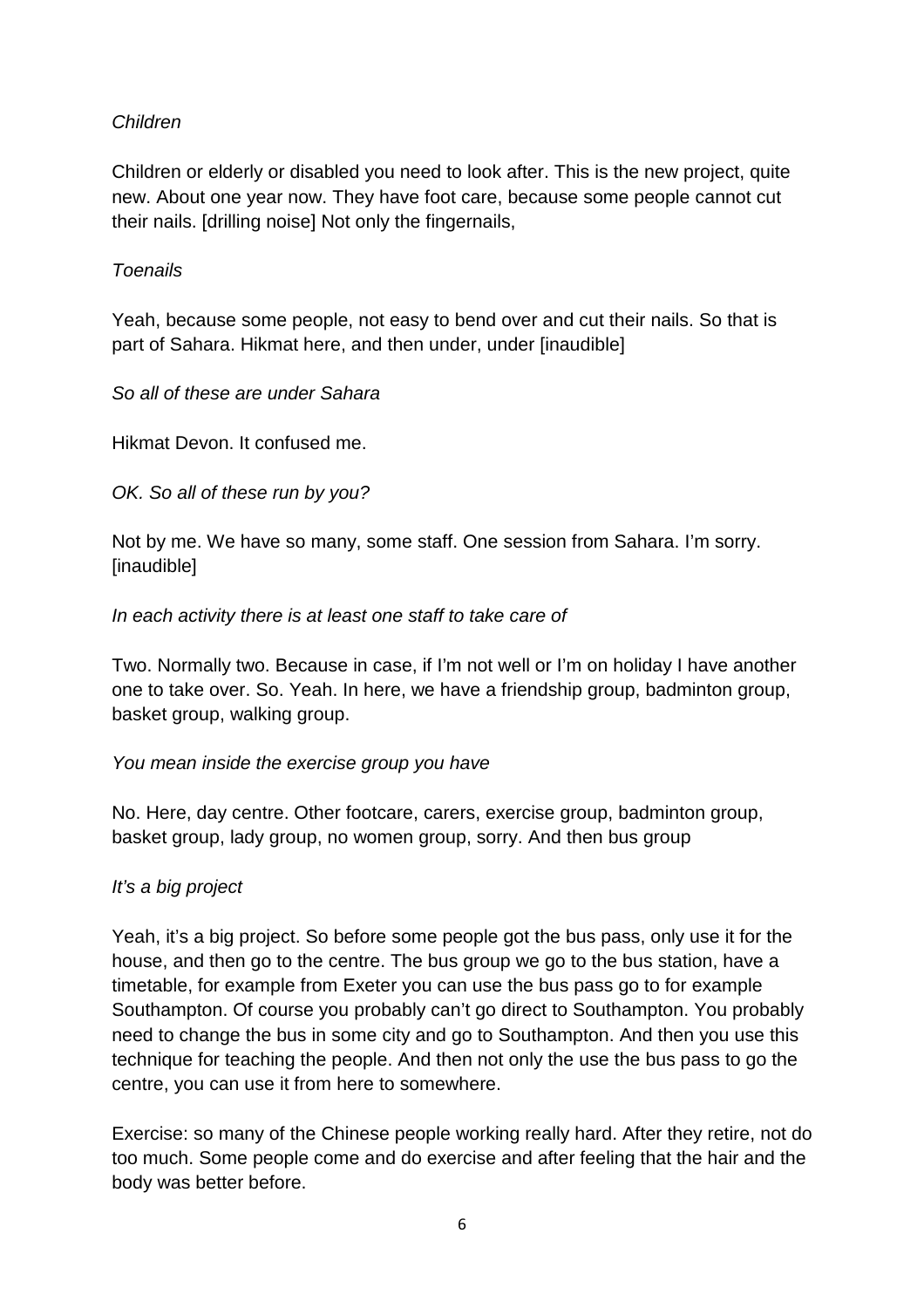And then every summer we have a walking group. And in a way, a good example, we have a new member just joined in, a Chinese lady. She just this summer joined the walking group. Normally she, every day, from her home, near St Sidwell area, she walking to work – her work is an office in St Thomas. She walking every day from home to office, and when finished, walking from office back to home. Quite long, but long distance and ours a little bit longer. But she first time joined the walking group, walking group about three four miles probably, yeah three four miles only. And then only 45 minutes, and she can tell the difference, from her home walking to work and then going back home. And then the walking group only 45 minutes and then she, next days she says "I can feel the difference". Because if you are walking around the city, for yourself, you're not feeling here, too tired or anything. But she's first time joined the walking group, and after she says she feeling here really tired. And then she says "this is really good" and then she knows the difference

# How do you feel that you have made an impact?

Yes, I really quite surprised. Because she says she walking everyday and then she feeling too tired here, but she just first time joined the walking group she already have– I feel really really different. So then I tell my director and then she says "it's good, it's a really good example or result", so sometimes I'm talking to the people and after the people says "oh yes I feel quite the same" Maybe because Chinese people sometimes don't want to talking too much to the people what you feeling or anything.

The director asked me to do this job, because maybe.. quite easy, because for myself, my character, I… how can I say… I quite easy

# Open-minded?

I always open my eyes looking the world. Not only look in one corner. For me it's... In Hong Kong I can tell you, in Hong Kong I only went to High School only grade one. I not finished grade 1 in high school, so why my English is not very good. But I'm teaching now so many people, my friends in Hong Kong don't believe I can live in England over 14 years now. And I still can survive. Probably, my feelings.. I always thinking that, not only me, everyone good that is born in this world. Not meaning you are rubbish. You probably in somewhere, you are very good model or anything for someone. So for, I always thinking that way. Now I working in the help Sahara project and then I, now I understand my past is my experience. I can use my past, I have one client quite similar to my story, quite upset because of the partner blahblah-blah. Ah now, I can use my past story how I can help this person.

Yeah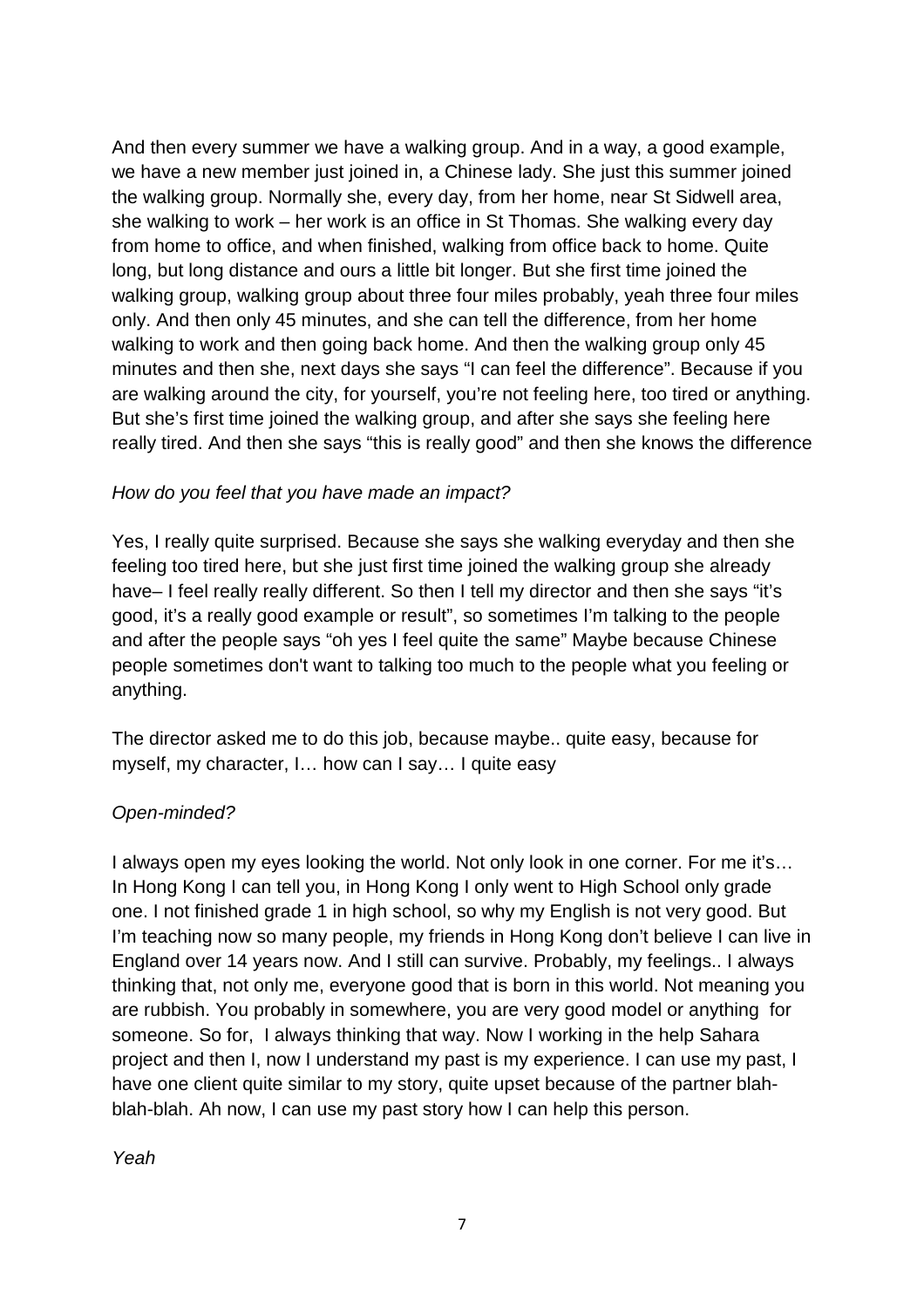And then it's the same, some people, for example, I'm not well, or what about my future, I say "don't worry about too much. I know that talking is easy, but if you do, that's quite difficult". Then I will tell the person, I have the same, I need a long-term medicine or medical. And then I feel here, the world's not ending yet. For yourself. So I use my skill or..

# **Talent**

Yeah. And then try to…Now I'm looking back and say "ooh. Not too bad" [laughter]

You have been here in England for over 14 years. Almost ten years more or less living in Exeter. Eight year I think. You see any differences when you first came here, and Exeter at the moment?

Oh. Yes. In Exeter, after I coming because Exeter is, compared to my before, I live in Shepton Mallet. Because Shepton Mallet is a very small town. The High St from the top to bottom about 5 to 10 minutes already finished. The first time I arrived in Exeter, and then I thought "it's quite big city". And quite nice. I still remember old Princesshay. First arrival I still remember the old Princesshay area. I have memories of the Greek restaurant, and the… one is a Italian style restaurant. Now he moved I don't know what the street now. St Leonards that area. You know the new Crown Court? Crown Court? Anyway he just, from here, a little along, straight on before the traffic lights, straight on, before that corner. And then, some shop in the old Princesshay. But for me, I don't really love that way, not in the daytime, because of the [inaudible] not comfortable. Feeling it's quite dirty, not meaning rubbish everywhere, compare. I don't know how to say

What's the area again please?

Ah Princesshay.

You don't like

The old one. Maybe the everything quite old. It's in the High Street, not the Princesshay side. But in the day time, it's quite down, still you can see everything, but your feeling umm umm. And sometimes I pass over there. And there's, I remember old Debenham's, now it's John Lewis. I still remember. And after when they demolish the old Princesshay, and I saw day by day, they find some archaeological, the history, the Roman time history, because they have the window. And the people see what they're doing, the area, and then I saw the people dig on the floor. And finding Roman history or another history. So this is I remember

Quite interesting. Have you got any photos of Exeter in the past?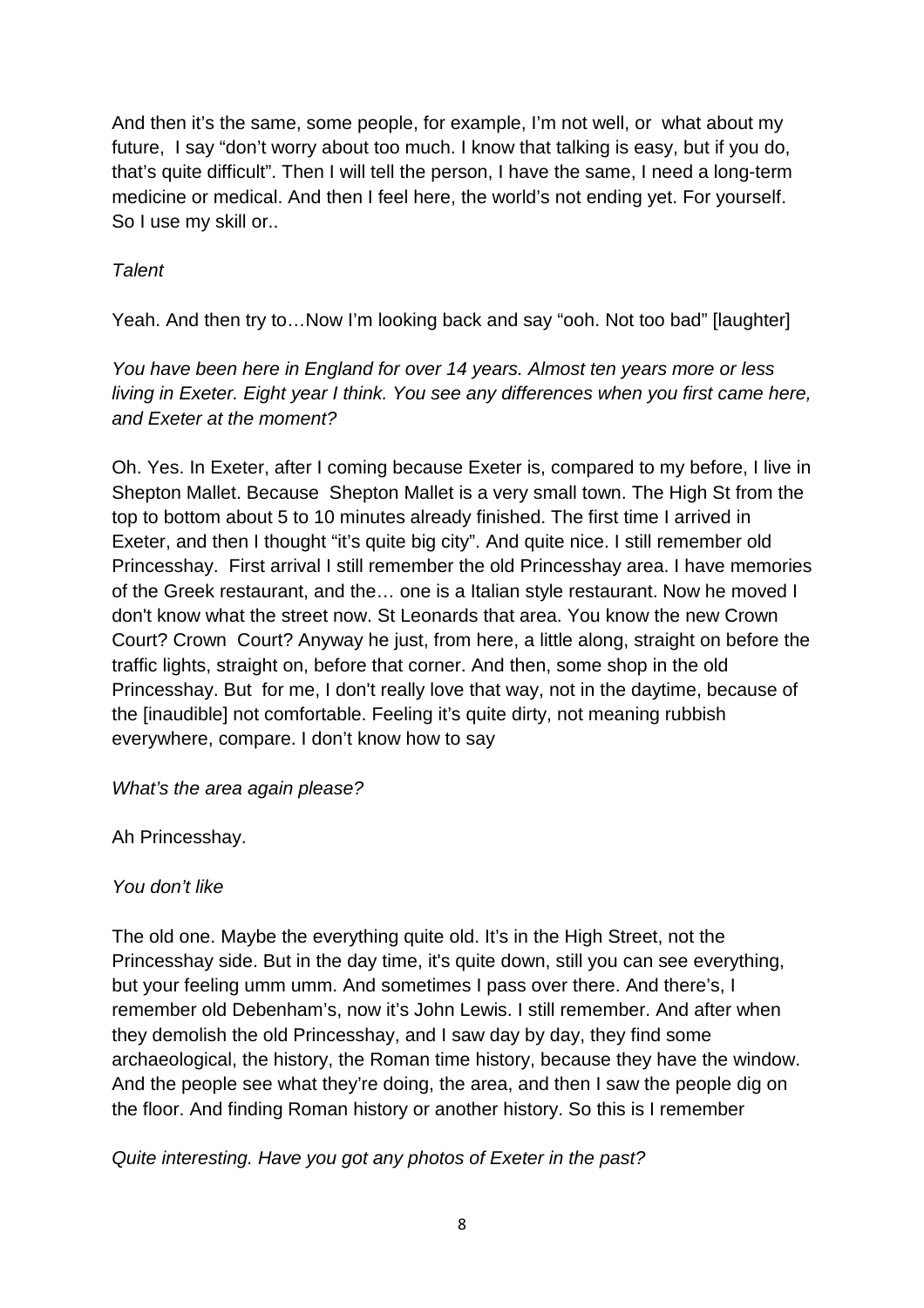#### Err. Not really. Anyway

#### But there are a lot of changes

Yes, Still a lot of changes. For me, quite big changes, the Princesshay. Oh another one thing is I arrive in England, watching on television they're talking about antiques.

#### Antique?

Antique, yeah And then after I starting collection antiques fans. And then I have over 20 total fan. And one time me and Chinese group go to the St Nicholas House or Tudor House and I have a visit over there and the staff give the file and then talking about the collection and ask the people what are your interests, why you interested that one. I have pictures of the fans and I say Oh I love this one and then he says why, because I have a collection. And then after the staff says "ooh, that's good" and then people give name and contact address so I give that. And then there's a… Royal Albert Museum, because it need a repair, so shut down so many years, so while we're visitor in Tudor House. Just before the opening about, before the re-open about two years before, they have a marketing manager in Museum he phone me, a lady she phoned me, I can't remember what's her name, she phoned me and says "oh, I know you have the fans collection. Are you interested to lend to the Museum? You might have a photo-shoot" I says yeah, all right, no problem. Then I make an appointment, because going back to the Tudor House. I have a photo-shoot, as a local people collection . Oh Ok. So I bring my collection, go to over there and then show the people and then they take the photo. And then after the [drilling noise]. At that moment I met the man his name Roy, I forgot his surname he's marketing manager. After the photoshoot he asked me telephone number, name address and email. And he says "do you mind if the Museum's open, do you mind to loan your collection to the Museum, for the next exhibition" I says "OK" So then after, I forgot this moment, and then just before the opening he phoned me "are you still interest to loan your fans to the Museum, decoration?" I said "Oh, OK" So before the opening, he had one session called Local People Collection or something I can't remember now. So and then I and my friend go there and they have a three month exhibition over there, until now. Every three months or four months they change. After me, I remember is a Iron Lady, because she collects Irons! [laughter] First time I heard that. Iron Lady – Margaret Thatcher. Oh it's not. Look in the picture, it's not. Before the Christmas, I don't know if it change now or not, last one is called he collection water, And then I quite like the title, because my title Fan of Fans.

#### Very nice name

Yeah. And then the second one called Iron lady because she collection irons. The last one because he collect the water, called Water Water Everywhere. [laughter]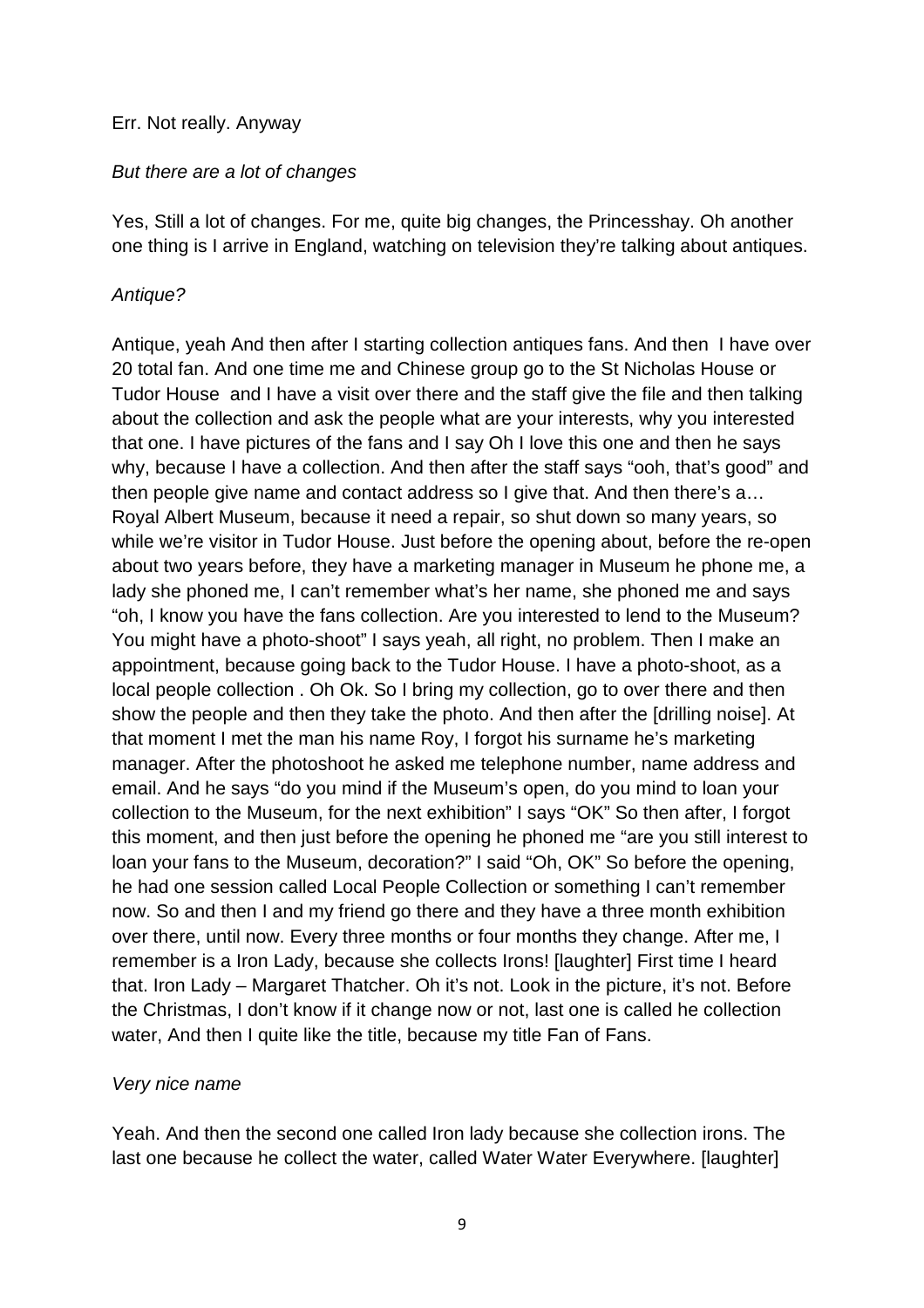No, sorry. After the Iron Lady, Beautiful Game, because he collection the old football catalogue and football cap or anything.

### This happens when RAMM opens

Yeah. So. The Chinese people quite surprised. Maybe, you know the English word "You're on the right place on the wrong time" So I change, I say on the right time, no on the right place on the right time [laughter].

# So do you think you are the right person in the right time and in the right place

Yes, after, your remind me, probably I am a right person in a right place and right time.

# Can you explain this phrase to me, in terms of your opinion about you are the right person in the right place, in Exeter, in UK, in England? What it means by that?

No, I. Maybe I in Hong Kong, I always think that I am nobody. Working this one not very good and working the only one for me is quite good for me. Oh yeah one thing I forgot. In 1980 I'm Hong Kong ice skating champion. And then second years I'm not have a competition because the competition makes me nervous quite a lot, so I not really loved it. Because this is the first ice skating in Hong Kong, it's the first one. There were not many people learning ice skating. 1982, a big championship in Hong Kong, a big one, open championship in Hong Kong. I was the Men champion and then I'm a pair (man and woman) champion. My partner, she, was a lady champion. So he and me have three title. Only this one, in Hong Kong, I feel yes. But after the competition, I think that I'm nobody.

What difference Hong Kong and here. After England is the same. I think it's the same, I'm nobody here, before my partner is still alive. Because under his protection. I don't worry about everything on my life. And then after, from the beginning I need to do everything myself. And then, my common knowledge I learning from watching the television. I know my parents always complain "don't watch the television too much, you need to learn from the book". Because for myself I find not easy learning from the book. I easy the learning from the television, example the history programme or the drama, talking the history. Quite easy to pick it up over there. After the people you must in the school, and then now I can tell the people not really. Some people, example, say me "Why you know everything, where's your knowledge come from? You probably really good in school" I say "no, my knowledge come from the television". Some people easy learning from the book, some child maybe not, so don't use your thinking. So why I understand, working in this culture, any time you use your thinking and then on top to another people. This is your thinking or your.. it work for you. But for another people, not working. So why's that, I use this technique, my experience, so I always think that the people sometimes argue, I just tell the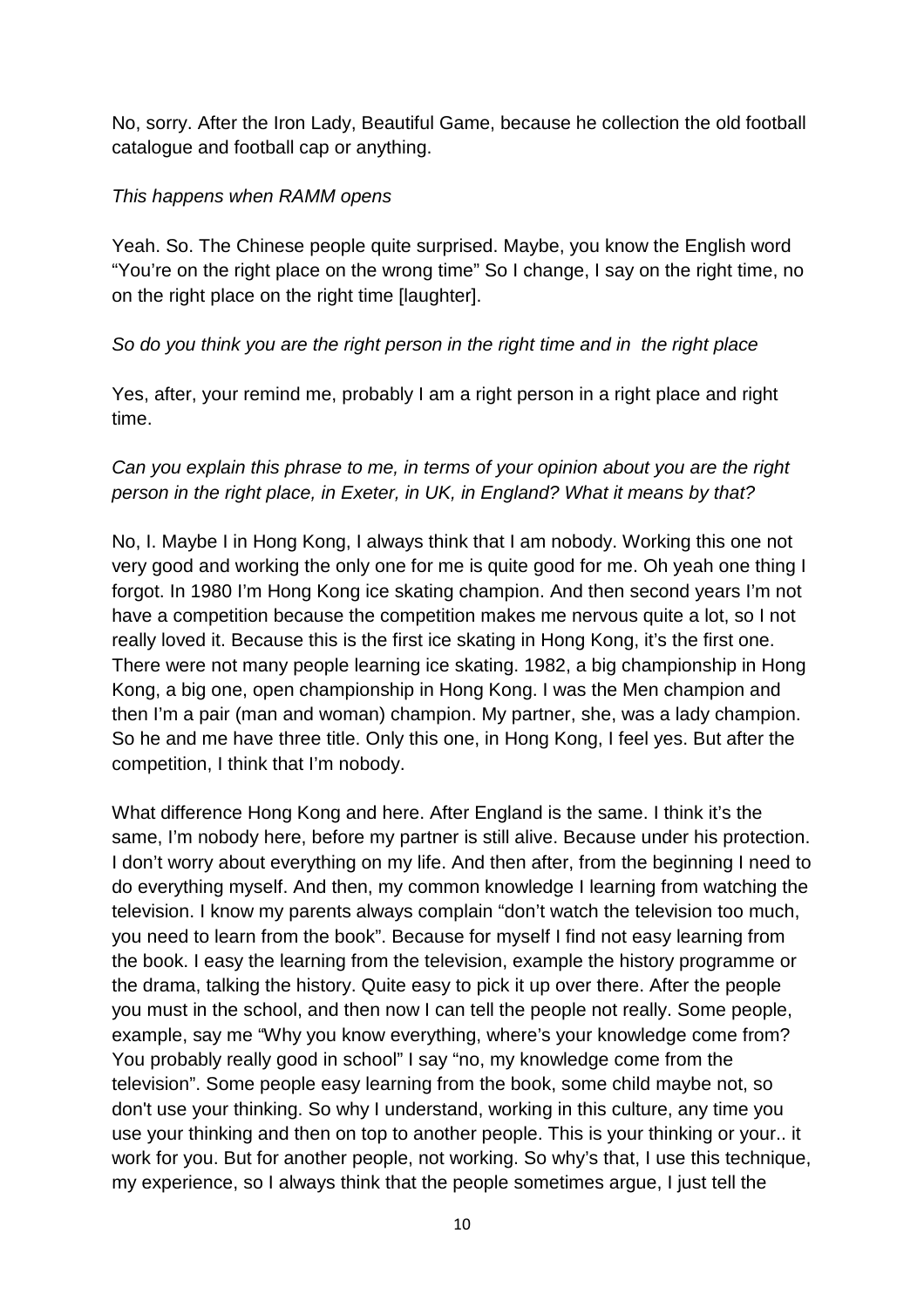people. He is he, you is you. Everyone is different. My new partner's always the same. Why everyone not same as me…? And then I say if the whole world, billion people, everyone the same you, this world's really boring [laughter]

# Right. So what kind of a person are you, in Exeter now? Because you are somebody in this town, in this city

I feel a humble person, not special person. But sometimes, before I always think I'm nobody. But now I feel, no I'm not..

# You are somebody

Yeah, I am somebody. There are so many people say "I never see you upset". I say "you don't know. Sometimes you saw me happy face all the time" I say "No sorry inside my heart there's a really really big area you don't know". So maybe because I just talking before, after my partner he pass away, I have anti-depression medication, until now I still take it. Because I always can remember him, and then make me so upset and I cry a lot. Until now still the same. So why sometimes if I'm really close then, I say my feeling myself… any time I left home, I will put a mask on my face. And everyone saw only outside, not inside.

Maybe another thing I not easy to cry in front of people. So, for me it's really hard. Really tired. Until now I say I always very tired, I need, in front of people strong, but inside it's not. So why is that I say that, before change I say not too bad. Before nobody, now yes, I am someone. After the exhibition sometimes on the road, near my home people say "oh, your collection" "are you sure it's me". Inside it's quite Chinese, the Asian people. One thing, I don't know if you're the same.

# Don't show off too much

Not me. But inside you probably "yes, it's me". Sometimes I'm quite happy, This moment I can help people. I know I'm not nobody. Since I work at Oxfam, any time I'm working over there, I saw the… I already help so many people in Africa, or somewhere, the poor countries. Sometimes I'm talking my new partner and then I always "oh you see, this is the better talking the Oxfam" and he say "oh yeah" and then sometimes he tells "oh, do you Oxfam" and I say "Oh really"… I don't know

And then.... Honestly, after Exeter, I think my life change so much. Maybe because I arrive in England and live in a small town, not many Chinese people, I think only two Chinese takeaway. And then I just go to the bad Chinese takeaway, I don't know the family too much. And then after the move to Exeter, starting to have my new life, call second life in England, met so many Chinese people so many very close friend now. Sometimes we travel, just daytrip together, and then talking, and then sometimes the people ask me to go to her home, have a meal, party or anything. I don't want to say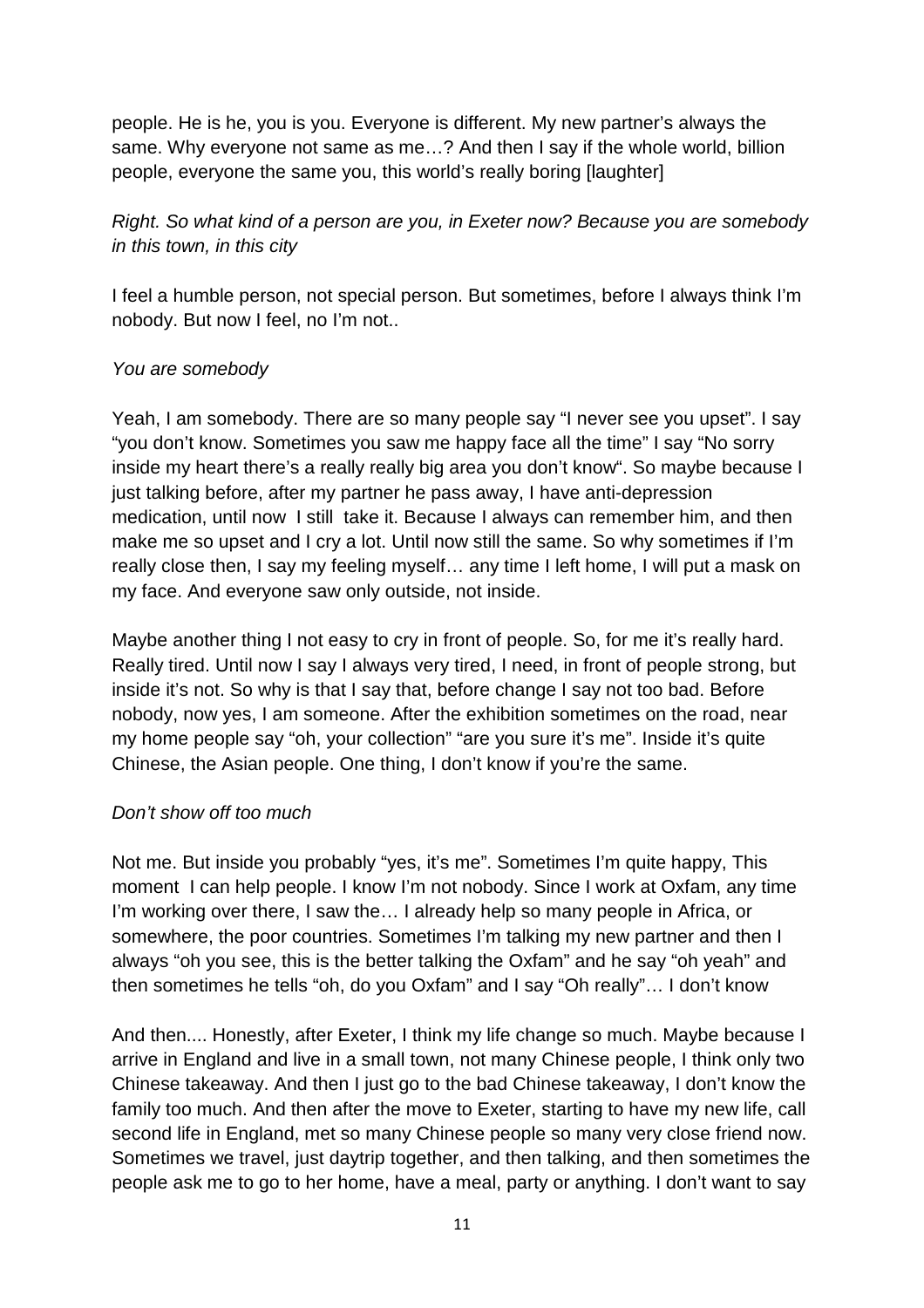yes and no, some people say that I'm quite good cook, because I love cooking, so you can see my first job working in the pub, in the kitchen. Because in this country I already say that my English is not really good, writing and reading. So I'm scared working to the public or anything. So I work in the kitchen, don't need to face the public. But now I'm not scared now. Because the Sahara project the old volunteer and staff have a training. On the training they say don't worry about your mistake, if you make a mistake you just apologise… if you.. I forgot something now. Sorry my memory is starting a little bit

# No worry.Can you say that Exeter is the right place for you now?

Yeah. OK, I just say, my heart, inside my heart I'm still upset. I think.. I quite enjoy in Exeter now. If my partner say do you want move in with him or anything, I say yes and no. Yes I will but not long term. Because I.. I don't want to change too much now. Maybe I have so many friends in Exeter I don't want to leave my friends and then go to another town or city. And then I need another life, starting another life. The right place, probably I quite love here now. I don't want to move into somewhere.

Another one thing I have a very good neighbour. This is not easy. Before I have a cat. And then my neighbour is a cat lover. So any time I go to the holidays, before I need to take my cat to cattery, quite expensive. And then after my neighbours always say "Oh don't do that, I don't mind to look after your cat" And I say "are you sure?" Because I thought the Asian people don't like to put the people into trouble. But any time, I have two neighbours, and then other. And any time I on holiday or leave a couple day, do you mind help me look after my cat, and then everyone's quite happy to look after my cat. So for the people if you have a really good neighbour, sometimes you don't want to move out.

# You're right

That's why I'm thinking I'm on the right time, right place. [laughter]

So, how about the time?

The time..

You think it is good for you to stay in Exeter at the moment? Or life in Hong Kong or anywhere else?

No, I think.. probably it's the right time. I don't know, the right time. Quite difficult to say.

Yeah, I think so. You want to stay in Exeter for longer, or come back to Hong Kong?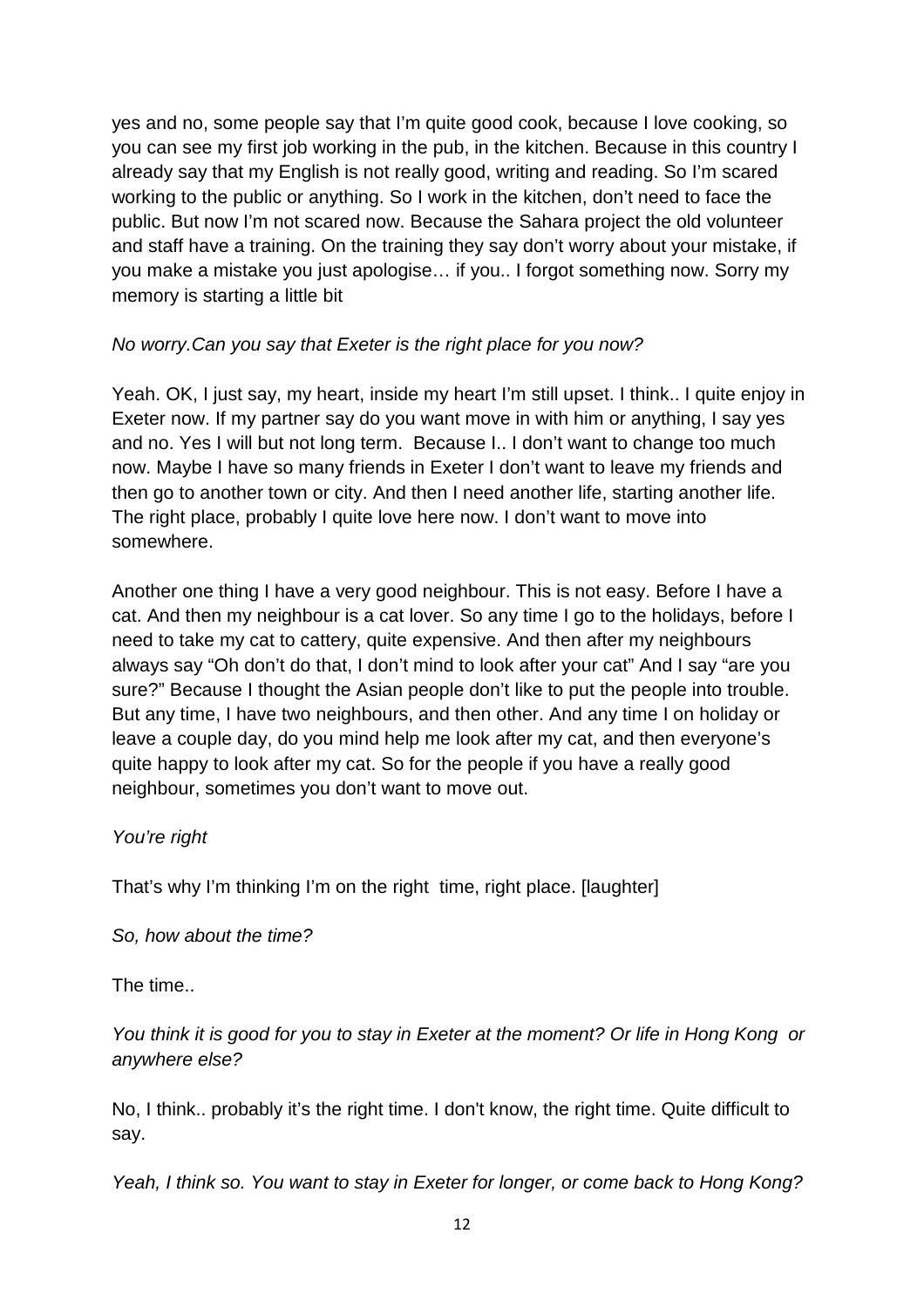No going back to Hong Kong only holiday. Because, about three years ago in 13 years, first time going back Hong Kong. I know Hong Kong change a lot. Before I live in Hong Kong every day change here, new building going up, old building coming down. And you know. Because in 13 years I live here, the first time I know the change. The building does not bother me too much. I quite excited by new building. New building here, new building there, oh that old building's gone. To me it's not too problem. But I'm not enjoy in Hong Kong because it's more people than before I left. First time I've been to Hong Kong in 13 years, I went back 6 weeks. In first week, I already tell myself I want to go back in England [laughter]. I don't want to stay over there. So I quite want to rush coming back. So for me, now , here, in Exeter is my home. Hong Kong is only my holiday home. Or second home

### Does your family still live there?

My whole family, my Mum and my sister and my niece still in Hong Kong. My elder one, my elder niece, she and her husband are in Beijing. So.. I'm not too close to my home too much, my parents, working really hard, since I was a child, I get up, my parents are already gone to work. My parents have a very small factory, old factory, very small, running the business himself. Leave home at 6 -I still asleep - and some time coming back at midnight. I already go to sleep. I not see my parents too much. My grandma looks after me, from 9 or 10 years old. Before, my grandma every day whole day look after me, she need to look after my cousins. Every day, after I from school to evening, the dinner, about 6 hours, my grandma only look after me. So I need to look after myself as a child in - this country now it's illegal now – long time ago - 1970s, not illegal. So why I am quite independent - starting from child I need to look after myself. And then about 10 years old or 8 years old, my sister married and had a baby - I need to look after baby too. Because of my sister working in a factory, she going back to work. Then two years after, another baby, so I look after a little child and a baby. And then after the second one, a third one, another four years. [drilling noise] So until now I love children. Always I tell myself 'why?'. Now I tell myself, "now I know why"

# So you living in Exeter rather than Hong Kong – Chinese traditions - do you still have it in Exeter?

For me, yes. Because I quite traditional. Inside I am very traditional. At New Year I love. Sometimes at Chinese New year I will put Chinese clothes. And then if it's Thai New Year, if I have Thai clothes, I will wear it too. I love it. I have some different clothes - I have a whole set. In Somerset I wear it everywhere. In America in 2004 because my partner passed away, my best friend (now he's my partner now)- that moment he working in Washington, I was so upset, he asked me to go to Washington at Christmas. I said yes, but the problem is that I not have any money saved or anything because my partner, my first one, he helped me with everything.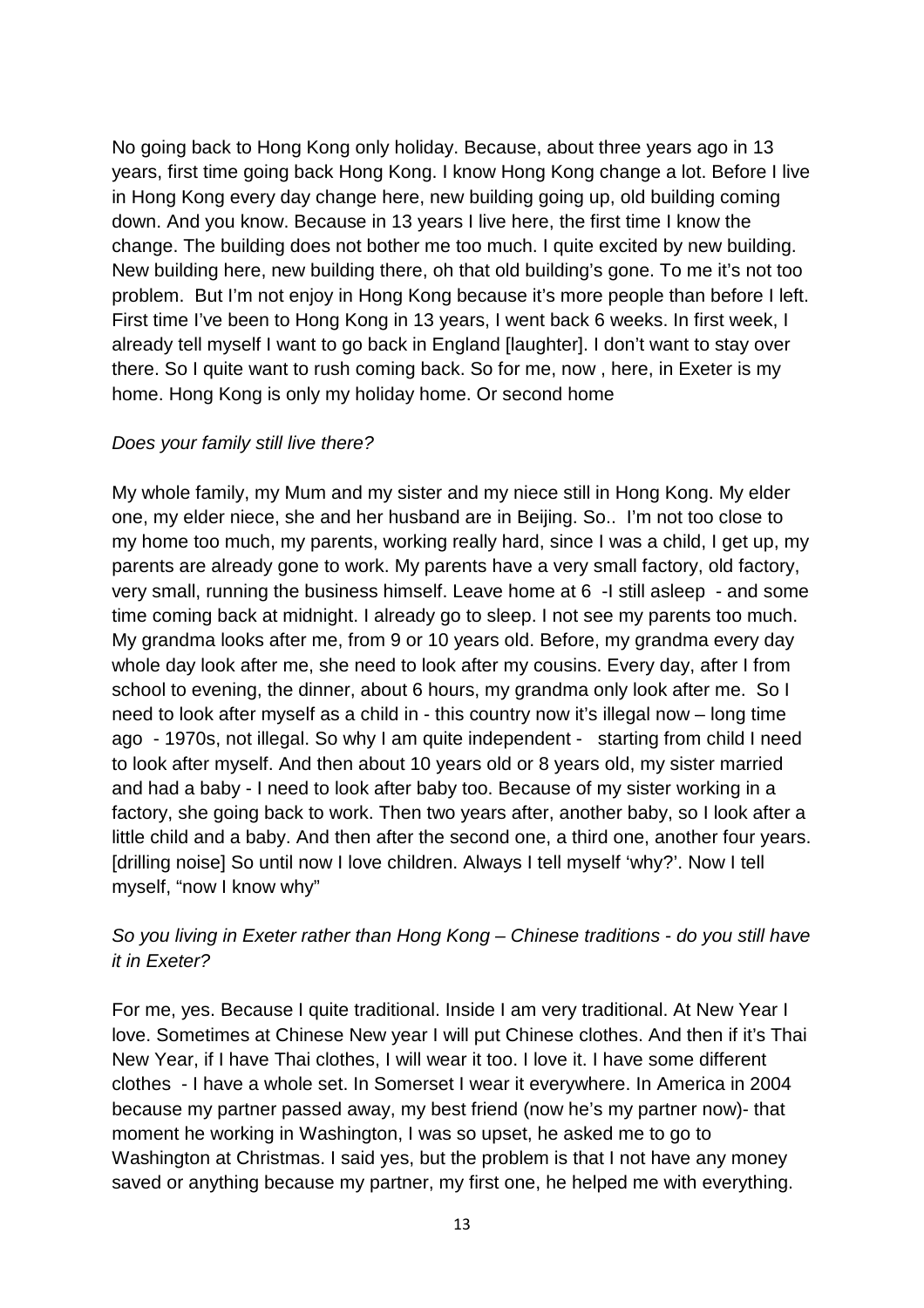And then he helped me pay the airfare to stay with him, and then we book the holiday, the Christmas holiday in Williamsburg - a really old traditional town. Still the local people 200 years ago the style of the clothes walking in the town. Because that is a history town. And then the Mall areas, the shopping centre. After he tell me we got a top hat, and clothes. The second day, I wore the clothes, and people say "can I take a photo of you" - the people were quite excited, coming to see what you wore, the costumes same period that area. And one asked me and I said "I'm not working here" [laughter]

And then one time on New Year day, in Washington, he had a friend asked me and him to go to brunch in his home. I wore the same clothes walking down, not use transport, and then walking there, a local newspaper said "can I take a photo of you" [laughter]

### You must have been attractive!

I don't know. I'm really open, on the one side. I love to try food from every country. I don't mind – there are so many people that don't like it, don't try. For me, I will try Japanese food, Thai food, Vietnam, Indian, Malaysia, the whole world, I will try everything. Of course, the meat I'm really scared or I don't like it, would never touch. But the style, I will try.

In Exeter before, we have so many Chinese restaurants. After, now more Chinese restaurant. I say to my friends "why everywhere's a Chinese restaurant?". I don't know. Before I came here, let me think about how many Chinese restaurant here - (I mean Exeter centre, not outside) one, two, [bell sound] total restaurants not takeaway, I only know one. Now we have one two three four five - five.

Takeaway?

No, restaurants.

At the moment?

Yeah. Takeaways, how many before, I don't know. Only one or two

#### In the year 2004

Yeah. Now you can have a Japanese restaurant – we have one, two. One is called Sushi Steak. Now there's a Spanish restaurant – it's changed a lot.

#### It means that there are more people coming in

Yeah. The Thai restaurants - now we have two, no three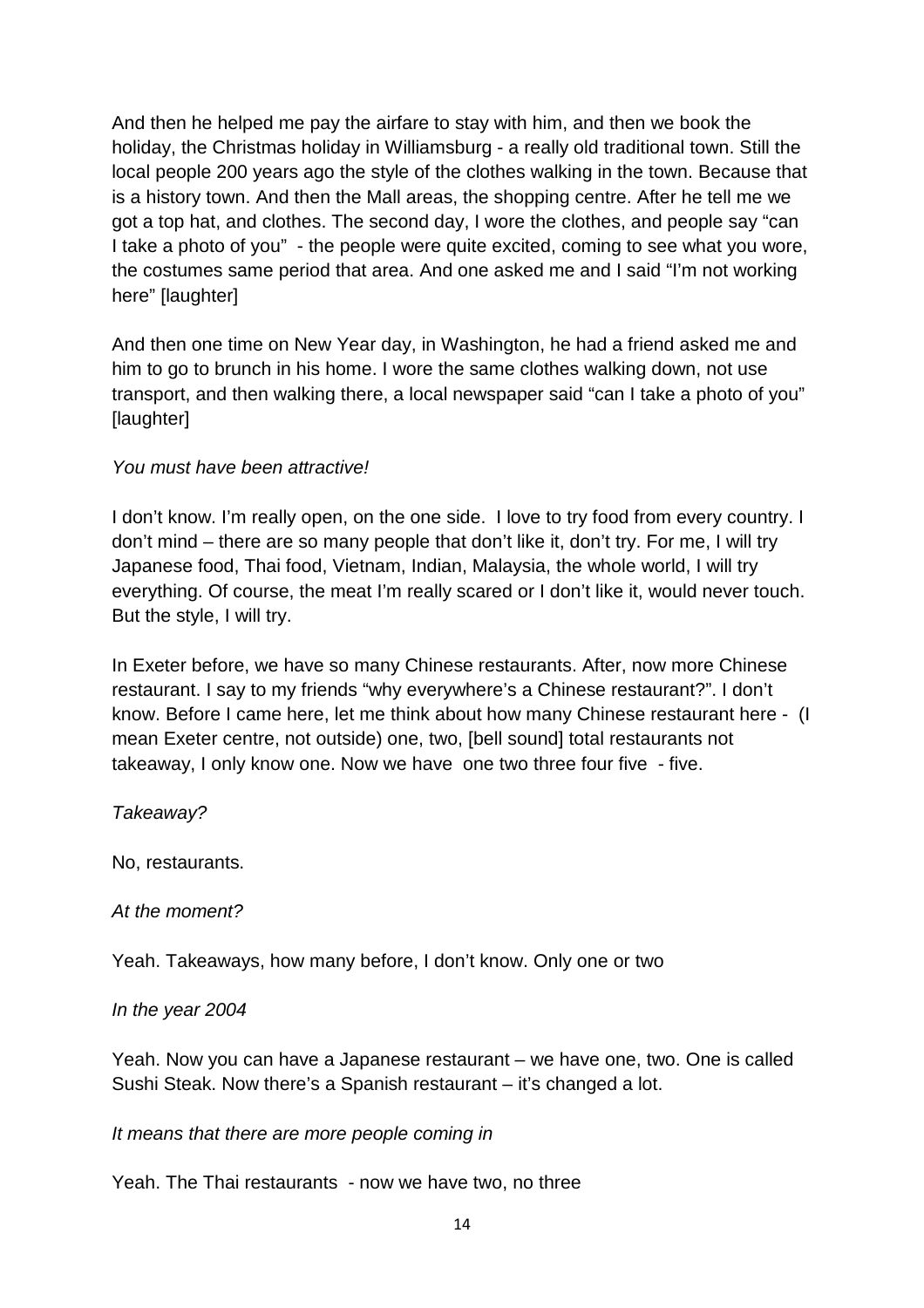# Thai?

Yeah. One in Fore Street, one in Cathedral Green, one is not really Thai restaurant – it's Thai and America in North St called Tiger Bill.

# Ahh, yeah. Another one in Cowley Bridge

That one's not really Thai. That one's Chinese, he called Thai restaurant - I don't know why. He does Thai dish but not traditional.

# You know him

I know him before his restaurant. Before he owned St Sidwell Combat Rock. Before Exeter he had one there, one there.

So Exeter is a city where people from many countries are living now.

Yes. Only the local Chinese people - not many Chinese people come. Every summer there are Japanese students coming to this country for summer school. Every summer I saw the Japanese girls in uniform, speaking Japanese. So I noticed that probably have a summer school. And then after some years, last two years so many Philipinos, working in elderly care homes. And then, from three four years ago, so many Chinese students. [buzzing noise]. This year more Hong Kong students. Hong Kong speak Cantonese, mainland China speak Mandarin, South China speak Cantonese. In Exeter's different – I can hear whether they're from mainland China or Hong Kong. I can feel the difference.

Now I met the one Chinese supermarket - my good friend now.

# Near Iceland - I've been there too

So many Chinese people go there too – I'm not surprised. Before in Exeter only one Chinese supermarket – in Marsh Barton. Now – one, two, three, four – four Chinese supermarkets here. So why is that? We can see the difference. Before, only one Chinese supermarket, supply the veg or fruit to Chinese takeaway and restaurant. And then now, in the last three, four years, Exeter have so many Chinese students, they've started to grow. This is a big difference now.

Yeah, I can answer your question. Why do I think I am in right time here? First, it was quite difficult to buy the Chinese ingredients – I had to go quite far far away. Now I can quite easily. I live in Hong Kong. Soy sauce – in a local, normal supermarket you can get it. Before it was not easy. In the Chinese supermarket, that woman, can get the ingredients that I used to get from Chinatown.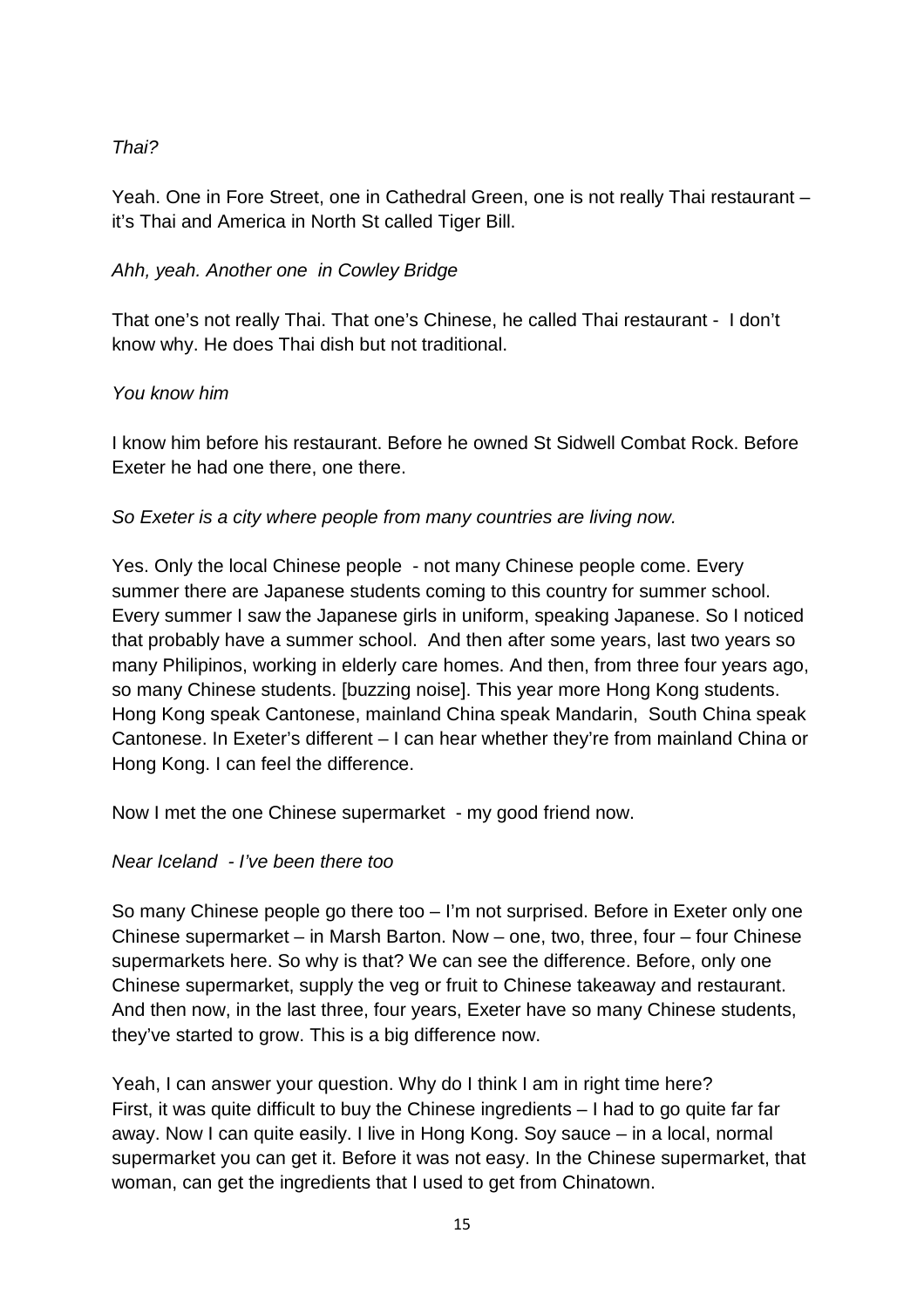OK, one last question. What are the reasons that makes people from other countries come to live in Exeter?

People want to change their life from his original country. Probably for some people maybe here have a good chance to make money. Before I know the Philippine people go to the Hong Kong work as houseworker…

# Housekeeper?

Housekeeper –help the family, help the child, tidy up the home. All the parents go to work, nobody look after the child. So many have finished university but not easy to get a job in Philippines. In the whole world the Asia people, go to Hong Kong, China or Asia come to England the people hope to have a good chance with more money and send it back to home. With so many Asian people it's the same way. Some people say me "I just follow my heart". Some people, because my partner coming back here - not easy to have true love, first in your life, and after, he coming here. Of course I want to come with him. But I don't know –at that moment 50-50 not sure if I can stay here. I make myself a good decision. Until now, the people just hoping good chance and good life in this country. I know some people – maybe not right, but this is my feeling – maybe the feeling of people coming here England - I heard the news, I'm not sure, says on the news, in the whole world or in Europe, the benefit for the people is best than other country. So why so many people left his country - first choice England. So probably this is a problem, the reason sorry. But for me, I just follow my heart.

Exeter makes you happy.

Yes I can say. But still I have a small heart. But that doesn't mean I hate Exeter, because..

It's very interesting story, and interest me a lot. Thanks for your time today

Is all right. I hope it's not too boring for everyone

No no. Your story will be published by the Global Centre, but of course they will inform you before and the consent form before doing anything with the information we have interviewed today. I'm sure that Gordon will send you the consent form

One thing is because the people always call me Tony, but my passport name's not. Because my English name's not easy pronounced, so that's why I tell the people, call me Tony

Your Chinese name..